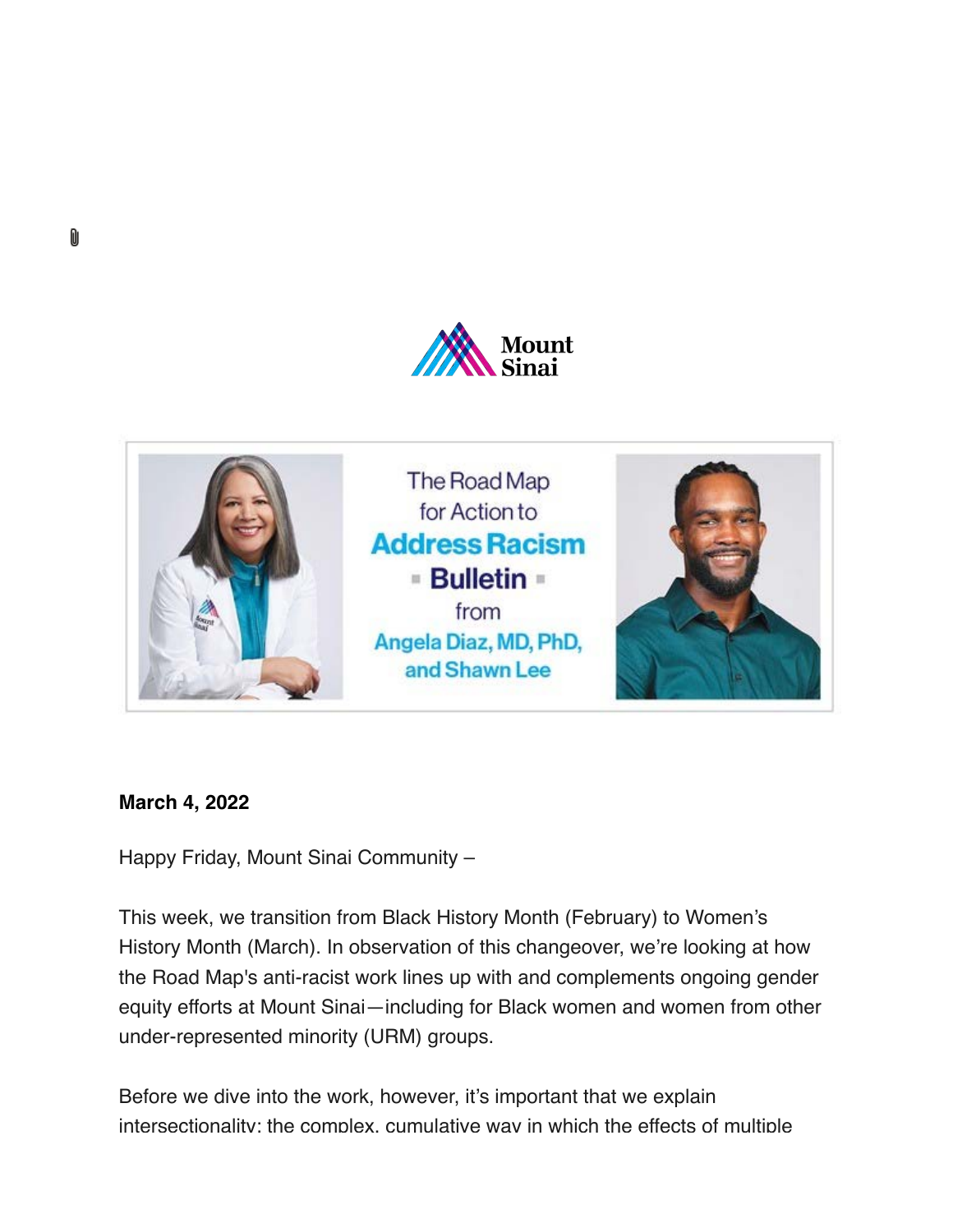forms of discrimination (such as racism, sexism, and classism) combine, overlap, or intersect, especially in the experiences of marginalized individuals or groups. In the context of Black History Month and Women's History Month, this means acknowledging and openly working to address the unique ways racism and sexism can combine to impact women of color.

[intersectionality:](https://s2.bl-1.com/h/dpCdk01M?url=https://www.merriam-webster.com/dictionary/intersectionality) the complex, cumulative way in which the effects of multiple

A [new study](https://s2.bl-1.com/h/dpCdk4QP?url=https://www.washingtonpost.com/lifestyle/2022/02/24/black-women-health-care-jobs/) published in the journal *[Health Affairs](https://s2.bl-1.com/h/dpCdk9pR?url=https://www.healthaffairs.org/doi/10.1377/hlthaff.2021.01400)* provides a telling example. The analysis found that Black women are overrepresented in health care jobs more than any other demographic group. At the same time, however, they are concentrated in lower-paying and higher-risk jobs—disparities that are likely at least in part products of structural racism and sexism.

Similarly, Asian American women face additional barriers to success based on the intersectionality of their identities. A [study](https://s2.bl-1.com/h/dpCdkFCT?url=https://hbr.org/2018/05/asian-americans-are-the-least-likely-group-in-the-u-s-to-be-promoted-to-management) published in the *Harvard Business Review*, for example, found that while Asian Americans are the most likely group to be hired into high-tech jobs, they are the least likely racial group to be promoted into management and executive levels, a disparity that is only [exacerbated](https://s2.bl-1.com/h/dpCdkLcW?url=https://papers.ssrn.com/sol3/papers.cfm?abstract_id=2254711) for Asian American women.

The intersection of identities and the cumulative effect of multiple forms of discrimination are not unique to these groups—they impact all women of color, including Latina women, women of Middle Eastern descent, and others—but these are telling examples of the overlapping biases we must fight for all of our colleagues.

Here are some of the ways Mount Sinai is honoring Black History Month and Women's History Month and fighting the intersectionality of discrimination:

#### *Black Women Leaders Connect*

*[Black Women Leaders Connect](https://s2.bl-1.com/h/dpCdkQ0Y?url=http://womenconnect.mountsinai.org/)* is a Mount Sinai Health System Employee Resource Group (ERG), created by **Pamela Abner, Vice President and Chief Diversity Operations Officer**, and **Lyndia Hayden, Office for Diversity and Inclusion Director of Disparities and Data Analytics**, to forge relationships and connect with, support, mentor,and guide Black women colleagues.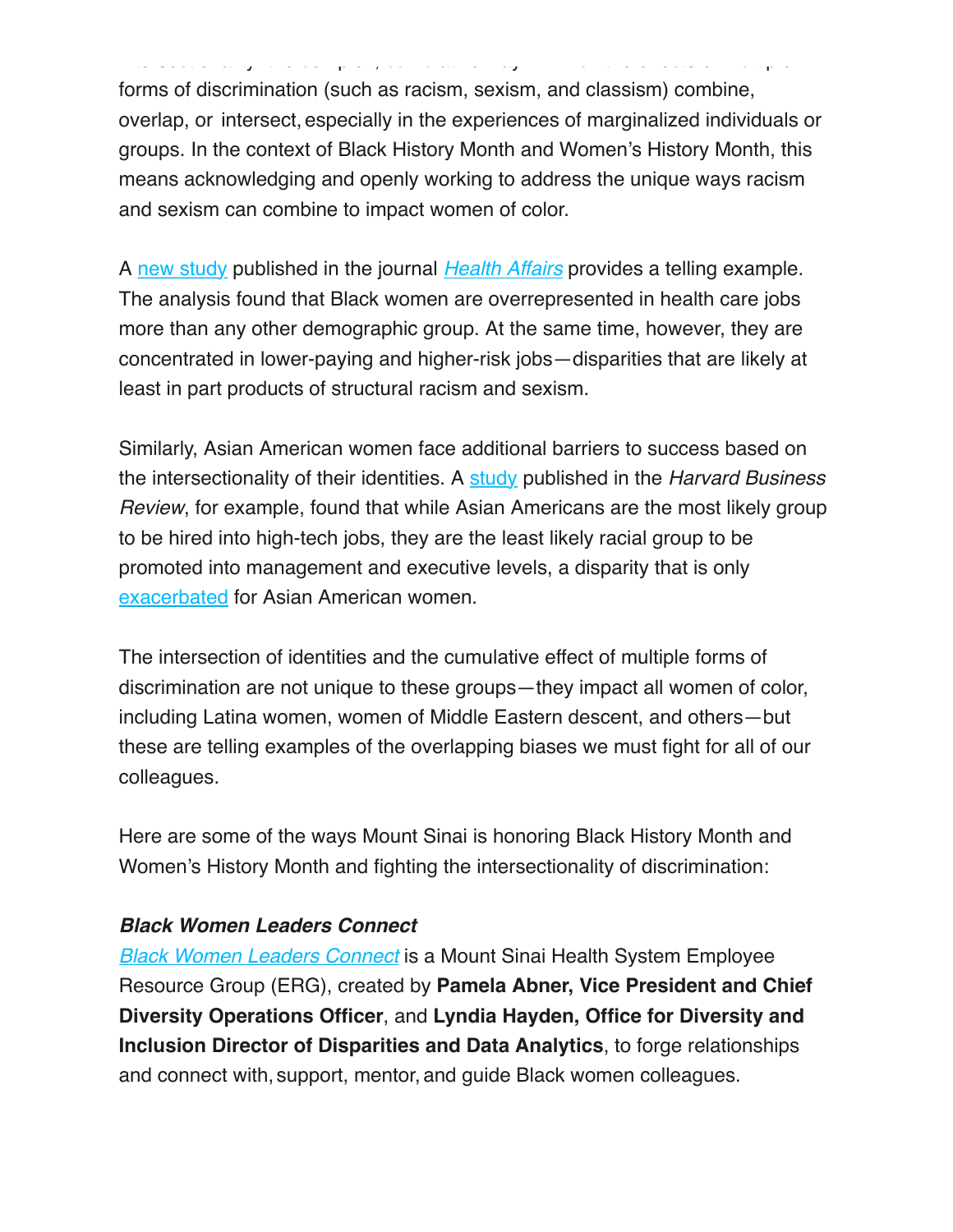

Lyndia explained that members are actively engaged as mentors and sponsors within the Health System. "Prior to establishing Black Women Leaders Connect, Pam and I noted the common challenges Black women leaders experienced both within and outside MSHS. We agreed that now more than ever, it is critical to support Black women

throughout their career journeys by expanding opportunities to recruit, promote, and elevate Black women in all sectors of the Health System. Our goal is to empower our Black female colleagues so they can realize their full potential, access their voice, and wield influence in Mount Sinai."



Pam added, "Black Women Leaders Connect is a holistic process, breaking down hierarchies, and connecting Black women at senior leadership levels with colleagues at other levels of the organization and providing a platform that brings women together across the system to identify specific, actionable objectives and raise awareness around matters

key to Black women both within Mount Sinai and our communities."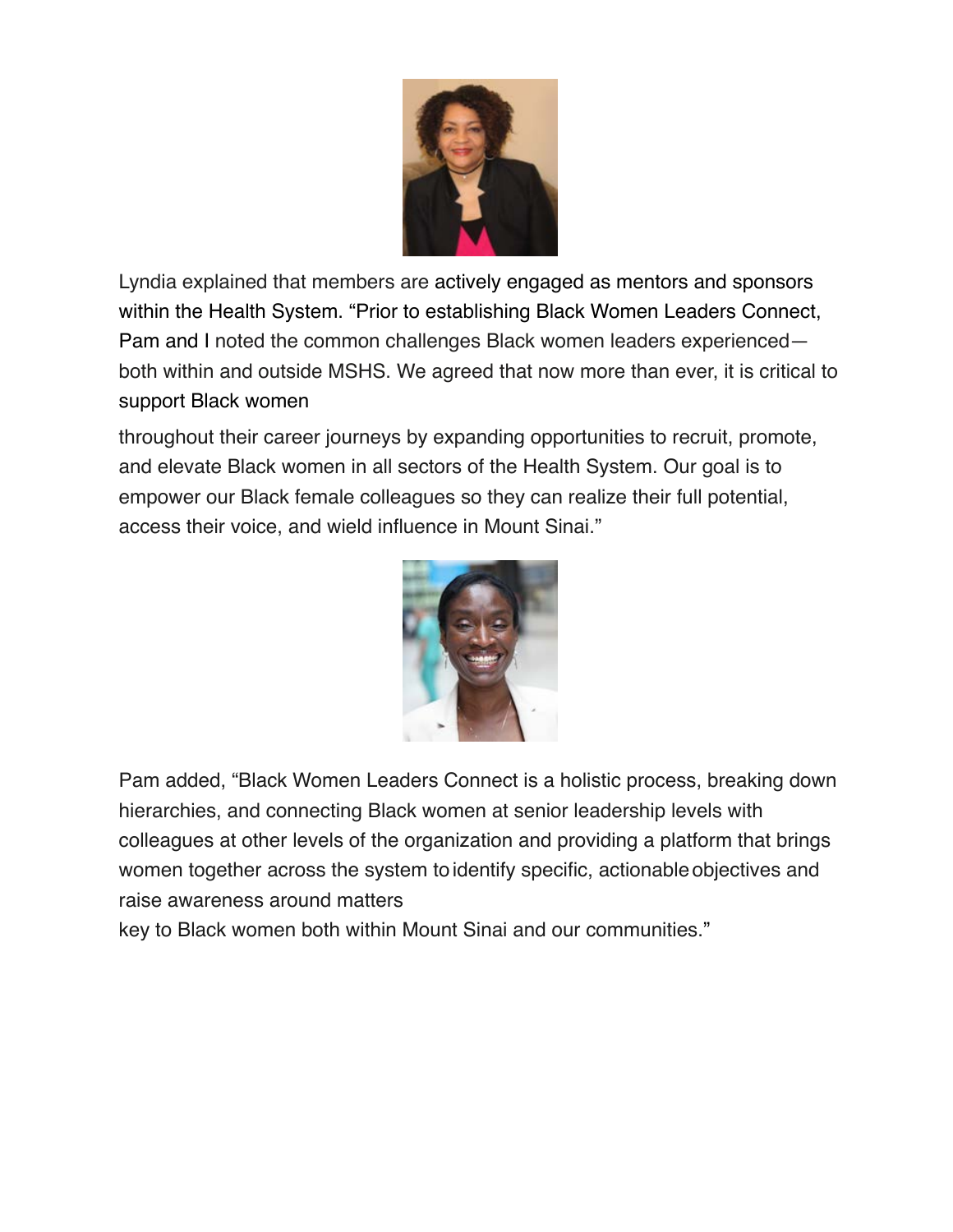#### **The Black Women Leaders Connect Employee Resource Group**

#### **OUR AFFIRMATIONS**

As members of the Black Women Leaders Connect ("Our Connection"), we commit to the following as we stand together in solidarity against racism:

- . We WILL leverage our leadership roles to engage in and sustain necessary dialogue around diversity and solidarity across the Health System by facilitating focus groups and discussions, providing and suggesting resources that support<br>causes that will impact and change laws, mentoring and coaching people of color, and supporting and par Office for Diversity and Inclusion.
- . We WILL research, volunteer with, and donate to organizations that are committed to anti-racism causes, building safe and supportive communities for men and women of color, and increasing voter registration.
- . We WILL sign up to participate in more research for Black and minority health, starting with the "All of Us" initiative to map our genomes for creation of targeted medicine.
- . We WILL support, buy from and/or invest in Black-owned, Black woman-owned and minority-owned businesses, including banks, and share with others.
- . We WILL sign and share petitions that bring attention to causes that fight injustice and unfair treatment of Black people.



We encourage all to stand with us as we strive to make a difference. **AS OF MAY 2021** 

#### *Building Gender Equity Together* Facilitated Dialogues Sessions

The [Office of Gender Equity in Science and Medicine](https://s2.bl-1.com/h/dpCdkVQb?url=https://icahn.mssm.edu/about/gender-equity) is hosting a series of dialogue sessions, inviting the Mount Sinai family to participate in conversations and develop powerful, community-led solutions to improve gender equity. The virtual 90-minute group conversations are facilitated by trained staff from the Icahn School of Medicine at Mount Sinai and include "think tank"-style brainstorming sessions. Equity Action Teams of students, trainees, faculty, and staff then work closely with the Office of Gender Equity to turn solutions generated from the dialogues into action to advance gender equity.

## **J***ust Desserts***,** sponsored by the Icahn Mount Sinai Office for Women's **Careers**

*Just Desserts* is a monthly informal chat between staff, trainees, faculty, and outstanding women physicians and scientists. Each meeting is an opportunity for women to hear directly from other women as they share their accomplishments and career experiences, exemplifying how successful career paths are charted and sustained while celebrating colleagues' accomplishments.

#### **Women's History Month Website Launch**

This month, a Mount Sinai's Women History Month website will launch to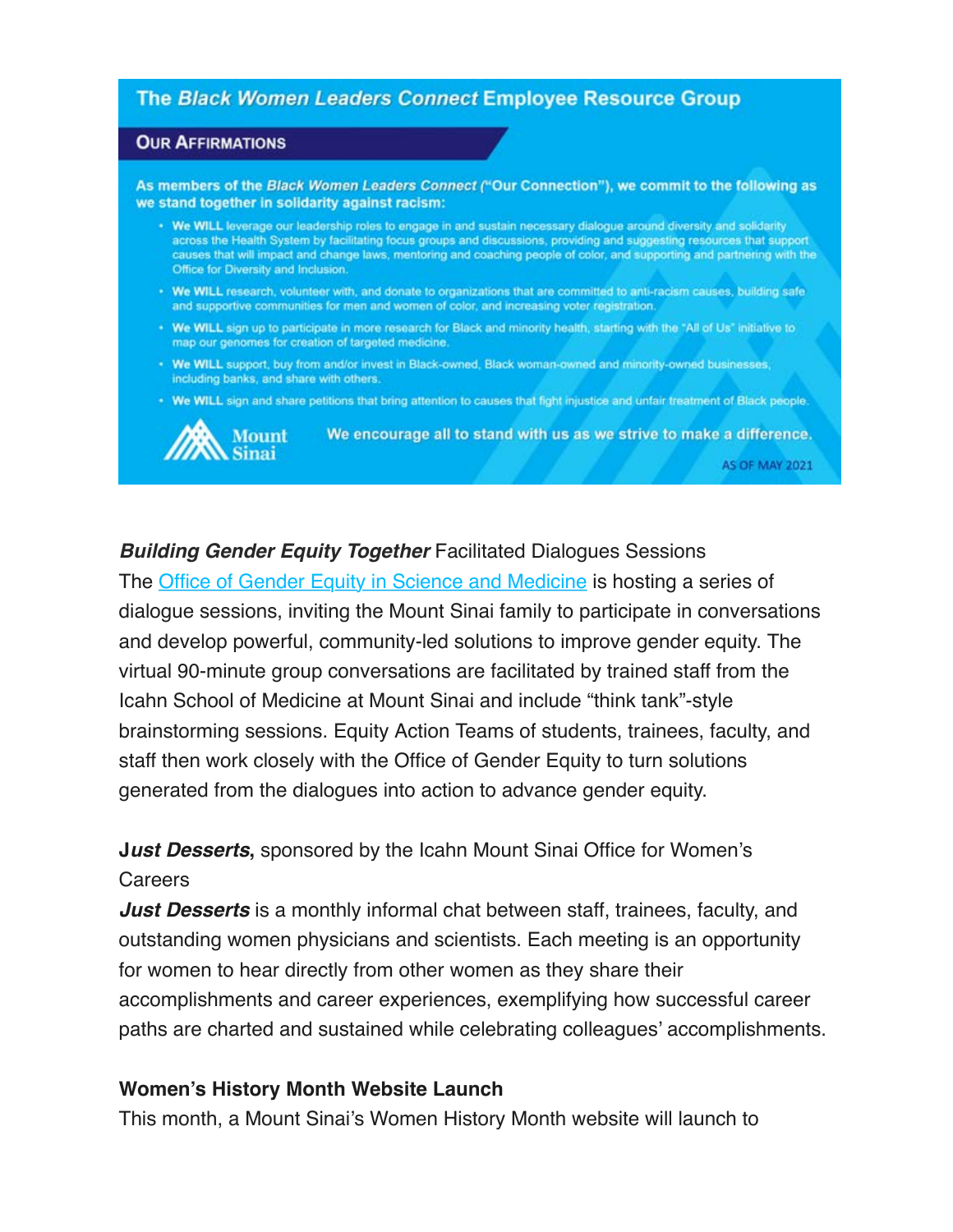commemorate the trailblazing women who have made Mount Sinai history and to highlight allies who have worked to make our institution a more equitable place for everyone, regardless of gender, gender expression, or gender identity. The new webpage will include a digital archive exhibit and interactive timeline of gender equity at Mount Sinai. The site will officially launch later this month, and when it does, we will make sure to share the link.

When talking about intersectionality, it is also critical to reiterate our concern about the increase in violence against women across New York City. Integral to this conversation is acknowledging the increased, targeted violence against Asian American Pacific Islander women and the fact that black transgender women faced the highest rates of violent assault and murder recorded in the United States last year—on top of the high disparities in health and economic status our transgender and nonbinary Black, Indigenous, and people of color communities already face. At Mount Sinai, we are working through the Road Map and across the Health System to address these longstanding, nationwide inequities and provide spaces for BIPOC and AAPI women to be celebrated and empowered every single day.

March is also the month where we recognize and celebrate **National LGBT Health Awareness Week**, so look for Diversity Council and LGBT ERG sponsored tabling at each site lobby during the week of March 21-25.

We urge everyone to commit to learning more and joining upcoming events below and at [this link](https://s2.bl-1.com/h/dpCdlbpd?url=http://mshsintranet.mountsinai.org/MSHS/Details.aspx?FromPage=Health%20System%20News&CId=55789).

All the best,

Angela and Shawn